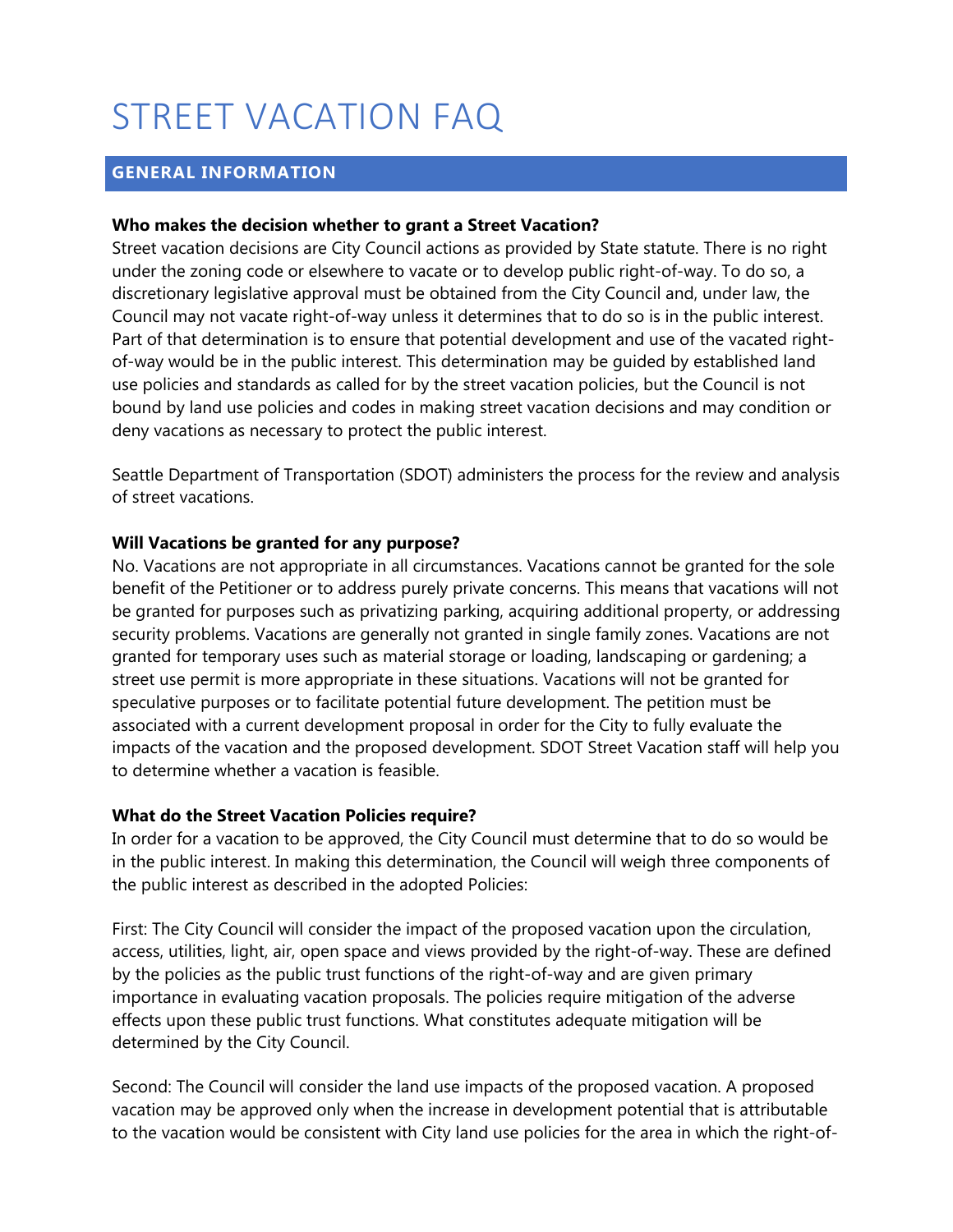way is located. The Petitioner must provide specific information about what the vacation contributes to the development potential of the site.

Third: Proposed vacations may be approved only when they provide a long-term benefit to the general public. Vacations will not be approved to achieve short-term public benefits or for the sole benefit of individuals. Mitigation of the adverse effects of a vacation does not in itself constitute a public benefit. The petition must contain a specific proposal for meeting the public benefit requirement.

The City Council will weigh the public trust and land use effects of a vacation, mitigating measures and the public benefit provided by the vacation to determine whether or not the vacation is in the public interest. In balancing these elements of the public interest, the Council will place primary importance upon protecting the public trust functions of the right-of-way.

The Street Vacation process is provided for in State Law (RCW 35.79) and the Seattle Municipal Code (SMC 15.62). The City's Street Vacation policies are contained in **[Clerk File 310078](http://clerk.seattle.gov/%7Escripts/nph-brs.exe?s1=&s2=&s3=310078&s4=&Sect4=AND&l=20&Sect2=THESON&Sect3=PLURON&Sect5=CFCF1&Sect6=HITOFF&d=CFCF&p=1&u=/%7Epublic/cfcf1.htm&r=1&f=G)**.

#### **What are the costs for a street vacation?**

**Initial Filing Fee**: - \$450 non-refundable filing fee,

**Post Hearing Fee:** - \$300 for all property, but \$150 for single family residential zoned property,

**Appraisal Fee:** - the actual cost of the appraisal; but \$600 is the cost for single family residential zoned property.

**Vacation Fee:** - the full appraised fair market value is required for streets and alleys that have been a part of the dedicated public right-of-way for 25 years or more.

If real property is conveyed in satisfaction of the vacation fee, the property must acceptable to the City. The full appraised value of the land will be credited against the vacation fee.

The petitioner also bears the costs of providing any information necessary for the review process such as project drawings, maps, EIS and traffic analysis as well as other costs such as the cost of review by the Design Commission.

#### **How is the vacation fee determined?**

The vacation fee is established by an appraisal done by a certified independent appraiser. The fee is the fair market value for streets or alleys that have been a part of the dedicated public right-of-way for 25 years or more (most Seattle streets) and for streets abutting upon bodies of water (vacated in limited circumstances). The fee is ½ the fair market value for streets or alleys that have been part of the public right-of-way for less than 25 years.

When a project is nearing completion, the City contracts with an appraiser for an appraisal summary report. The cost is typically \$5,000 or more and is the responsibility of the Petitioner. The appraiser is provided with relevant project information, including conditions imposed on the vacation. The appraiser will discuss the project with the Petitioner and consider any information such as utility easements or conditions that may affect the land value. It is the responsibility of the Petitioner to provide the appraiser with any information that may have a bearing on the valuation.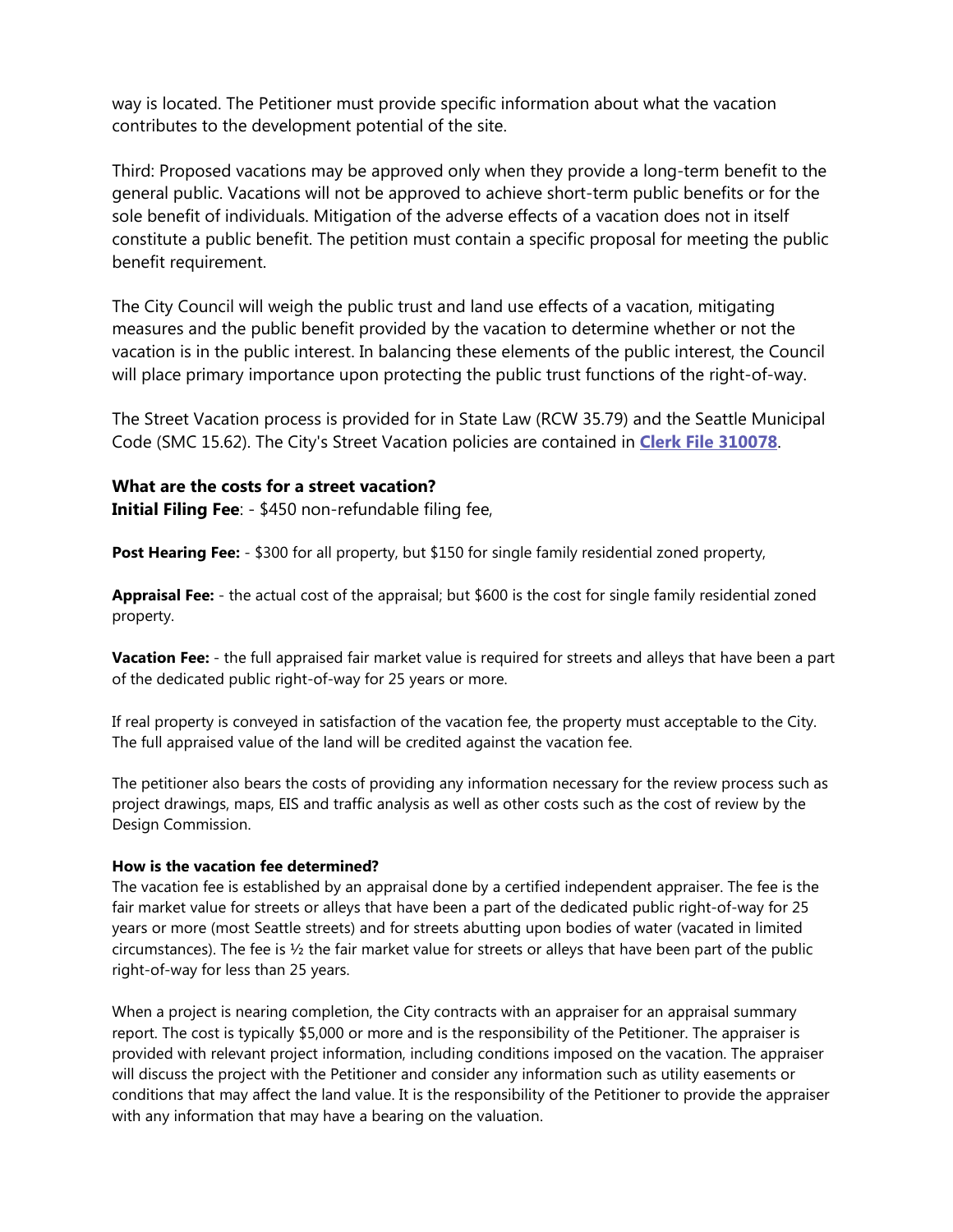The vacation fee is determined by the appraisal process as required by Code. The fee is not set by the City, and the City has no authority to negotiate the fee. If questions are raised concerning the appraisal, a second appraisal may be requested and an independent review of both appraisals may be required. This cost is the responsibility of the Petitioner.

Appraisals are time-sensitive and will generally be considered valid for a period of 6 months. Any significant delay in the payment of the fee may require an updated appraisal. The street vacation fee must be paid prior to the passage of the final vacation legislation.

#### **If the vacation is approved, how long will the approval last?**

The City Council specifies that conceptual approval of a vacation petition will be valid for a five-year time frame from the date of the City Council approval. The Petitioner is expected to complete the development process and meet all of the conditions imposed on the vacation, to the satisfaction of the City, within the five-year time frame. It is generally expected that the development will begin within 18 months of City Council approval.

The Petitioner is required to provide SDOT with quarterly reports detailing the progress on developing the project and meeting the conditions imposed by the City Council.

If the Petitioner cannot complete the vacation process within the five-year time frame, the Petitioner must, in writing, request additional time. The City Council will determine whether an extension of time is appropriate.

#### **May I apply for a Master Use Permit before a decision is made on the Vacation petition?**

Yes. Most developers petition for a vacation and begin the Seattle Department of Construction and Inspections (Seattle DCI) review process at the same time because Seattle DCI and SDOT will ask for similar project information for the respective reviews. SDOT must receive a valid vacation petition before Seattle DCI will accept a Master Use Permit (MUP) application. The vacation petition and the MUP may then be under review at the same time. Part of the vacation process includes review by the Design Commission and if the project is also subject to Design Review, Commission staff will coordinate the two design procedures. When SDOT has completed its work and forwards the petition to the City Council, the Council must make a decision on the vacation before Seattle DCI may publish the MUP decision and issue a MUP. If a project is complicated and includes Landmark review, rezone or Major Institution Master Plan; City staff will work to outline the steps in the review process.

#### **What is the order of the Vacation and MUP decisions?**

Petition for the vacation: Seattle Department of Construction and Inspections (Seattle DCI) will not accept a MUP application unless a valid vacation petition has been filed with SDOT

- 1. Apply for the MUP.
- 2. Both processes may proceed concurrently, including environmental review, traffic analysis, review by the Design Commission and Design Review Board, and other elements.
- 3. City Council decision on the vacation petition: Seattle DCI may not publish a MUP decision or issue a MUP unless the City Council has acted to grant conditional approval of the vacation petition.
- 4. MUP issuance: If the vacation petition is granted by the City Council, Seattle DCI may publish the MUP decision and issue the MUP.
- 5. Project development/meeting conditions: Following conditional approval of the vacation, Seattle DCI and other City departments may issue permits and the petitioner may construct the project and work to satisfy the conditions imposed on the vacation.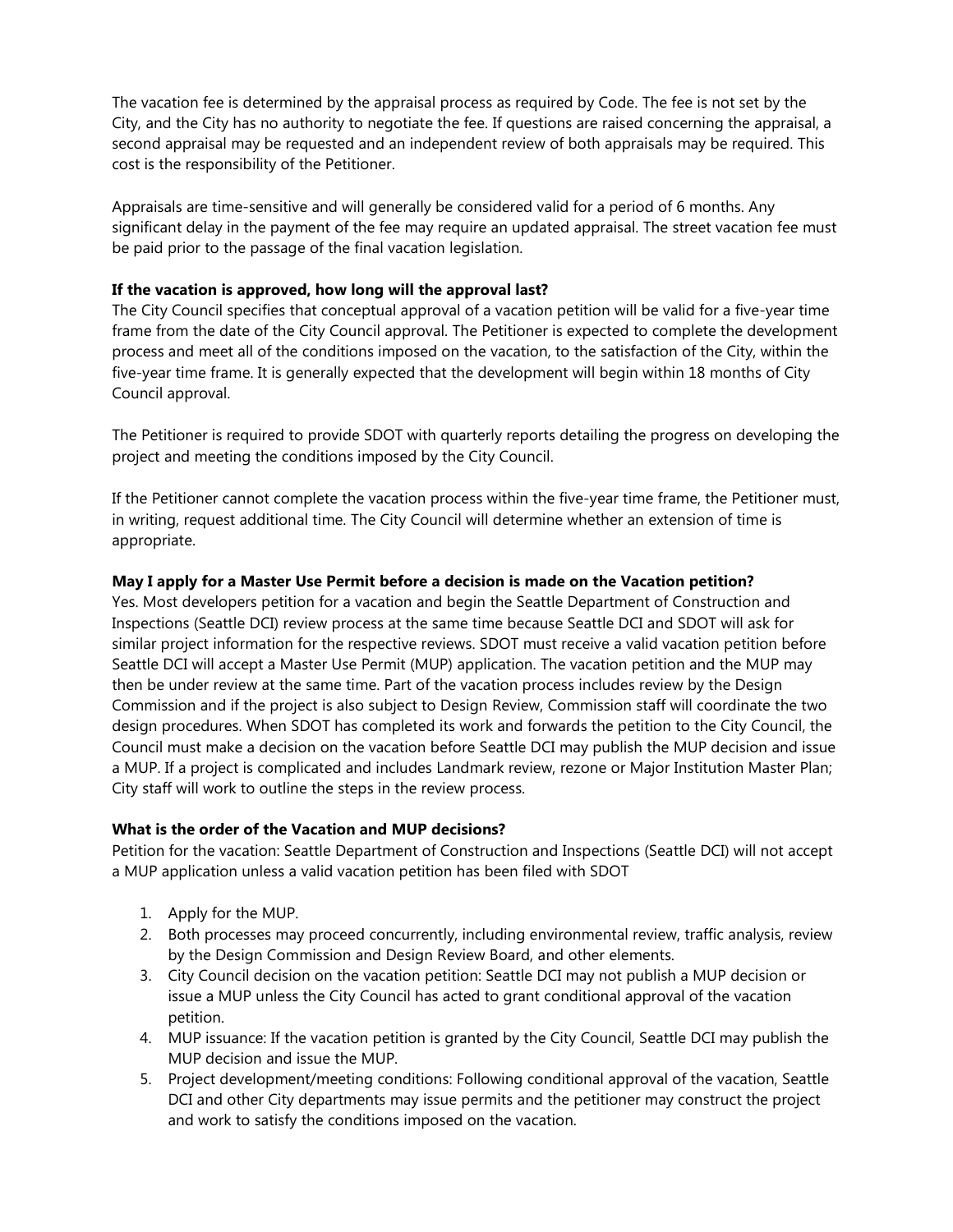1. Final Vacation ordinance: The final vacation ordinance is passed only after the petitioner has satisfied all the conditions imposed on the vacation to the satisfaction of the City and has paid all fees.

#### **How long does the vacation process take?**

The vacation process can take 8-10 months depending on the issues identified, the level of environmental review, and the complexity of the project. Environmental review can be one of the most time consuming elements of the process. The level of environmental review required is determined by the Seattle Department of Construction and Inspections. If an Environmental Impact Statement (EIS) is required, the vacation petition cannot proceed to the City Council until the completion of the EIS process.

## **What are Post-Approval Responsibilities?**

If the City Council approves the vacation, the Petitioner is directed to begin development activities in conjunction with fulfilling all conditions required by the approval:

Submittal of Quarterly Reports specifically outlining progress on the development and fulfilling the conditions;

- -- Coordination with SDOT Street Use Office for use, closures and utility work;
- -- Resolution of utility concerns, both private and public;
- -- Negotiation, execution and recording of required easements, agreements, deeds;
- -- Payment of monies for the public hearing, appraisal and vacation fees; and
- -- Submitting final documentation on the completed Council Conditions.

#### **Where can I get additional information about Street Vacations?**

For specific questions and more information, please call Beverly Barnett at 684- 7564, **[beverly.barnett@seattle.gov](mailto:beverly.barnett@seattle.gov)**, Moira Gray at 684-8272, **[moira.gray@seattle.gov](mailto:moira.gray@seattle.gov)**, or make an appointment to meet us at 700 Fifth Avenue, Suite 2300 Seattle Municipal Tower, Seattle, Washington. The mailing address is Seattle Department of Transportation, P.O Box 34996, Seattle WA 98124-4996.

#### **Where can I get other information?**

Street Use Permits may be obtained through the Street Use Section of the Seattle Department of Transportation by calling 684-5253 or on the 23rd Floor of the Seattle Municipal Tower, 700 Fifth Avenue, Seattle, Washington 98104-5043.

For official property and land use records contact King County Department of Records and Elections, Records Division, at 296-1570 or at 311 King County Administration Building, 500 Fourth Avenue, Seattle, Washington 98104.

Plat maps may be obtained from Seattle Public Utility, Engineering Services Records Vault, Seattle Municipal Tower, 700 Fifth Avenue, Suite 4798, 684-5132.

Design Commission information may be obtained from Valerie Kinast at 233-7911. Please call 3-4 weeks in advance of the desired presentation date. Staff can help answer any questions about the Commission and set up a preparatory meeting to discuss project details.

Seattle Department of Construction and Inspections information may be obtained at 684-8600 or on the 20th floor of Seattle Municipal Tower, 700 Fifth Avenue, Seattle, Washington 98104-5043.

Geographic Information System (GIS) mapping services are available at 684-0965 or on the 20th floor of Seattle Municipal Tower, 700 Fifth Avenue, Seattle, Washington.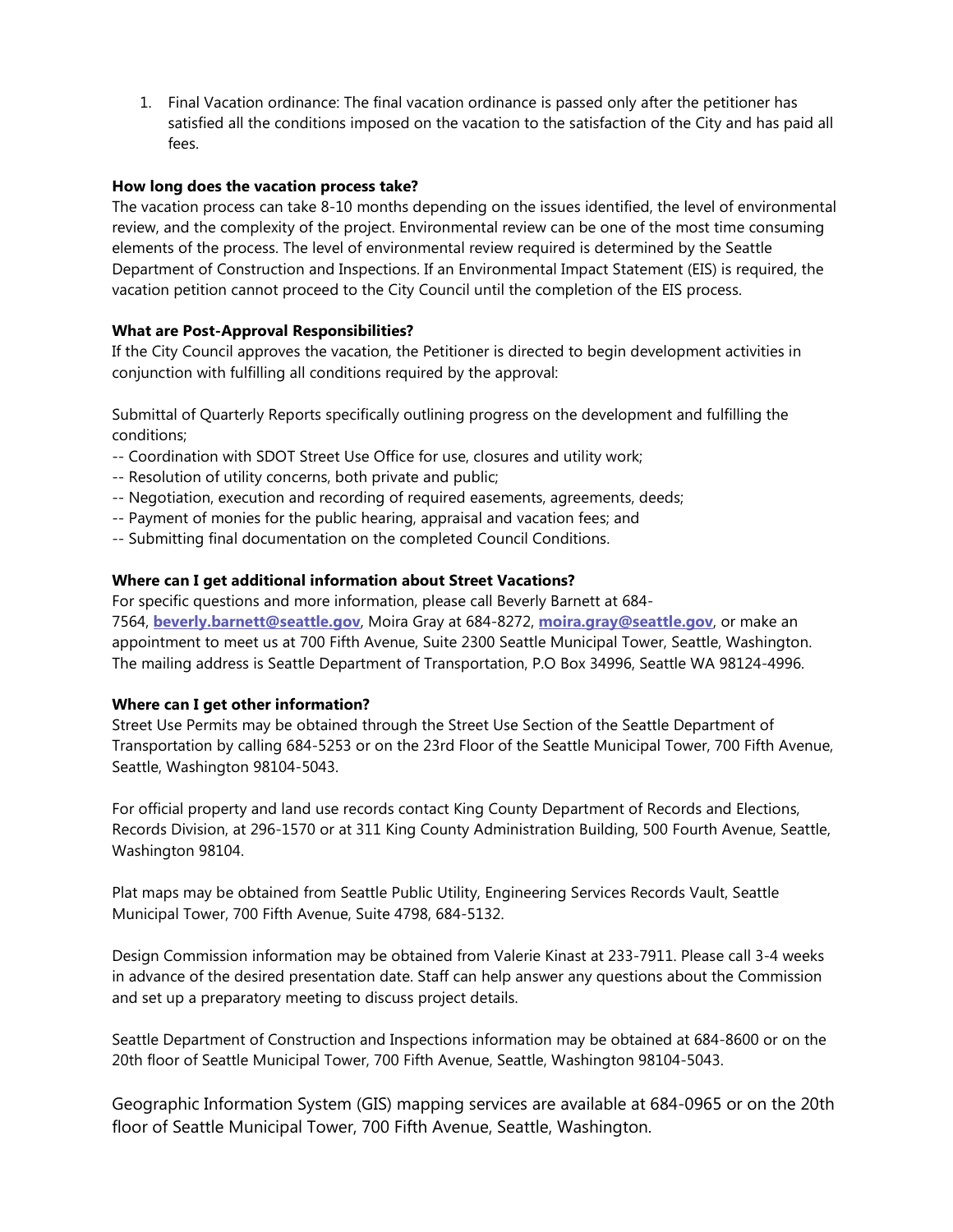## **COMMUNITY NOTIFICATION**

The Petitioner is required to provide information regarding the proposed vacation and project to appropriate groups in order satisfactorily identify pertinent issues. The main opportunities of community notification are:

Pre-petition notification by Petitioner Notice of Petition in the Seattle Department of Construction and Inspections (Seattle DCI) newsletter SDOT circulation of Petition information and comment solicitation Design Commission meetings Transportation Committee public hearing

#### **What is the petition process?**

Pre-Petition – Potential Petitioners meet with Street Vacation staff for an initial review of the proposed vacation to determine if the proposal in congruent with adopted City vacation policies.

Petition - A Street Vacation is initiated by a petition to the City Council. The petition must include signatures of owners of more than two-thirds of the property abutting the street proposed to be vacated. SDOT will prepare the petition form upon written request. SDOT provides the staffing for the review and analysis of petitions.

Upon receipt of a signed petition, together with a \$450 filing fee and all required supporting documents describing the project, the petition is checked for valid signatures. If the petition contains the necessary signatures, it is filed in the City Clerk's Office and referred to the City Council.

Review and Issue Identification – Project information including site maps, project information, environmental analysis and other supporting information is circulated to various departments, public agencies and community groups for their review and comment on the proposed vacation.

Comments solicited include the following offices:

Community Groups Neighborhood Organizations Area Business Associations Seattle Police and Fire Departments Seattle Department of Neighborhoods Seattle City Light Seattle Public Utilities Seattle Department of Parks & Recreation Seattle Design Commission Seattle Department of Construction and Inspections King County/Metro Washington State Department of Transportation Sound Transit Qwest Communications Puget Sound Energy Seattle Steam Corporation Union Pacific Railroad Burlington Northern Santa Fe Railroad